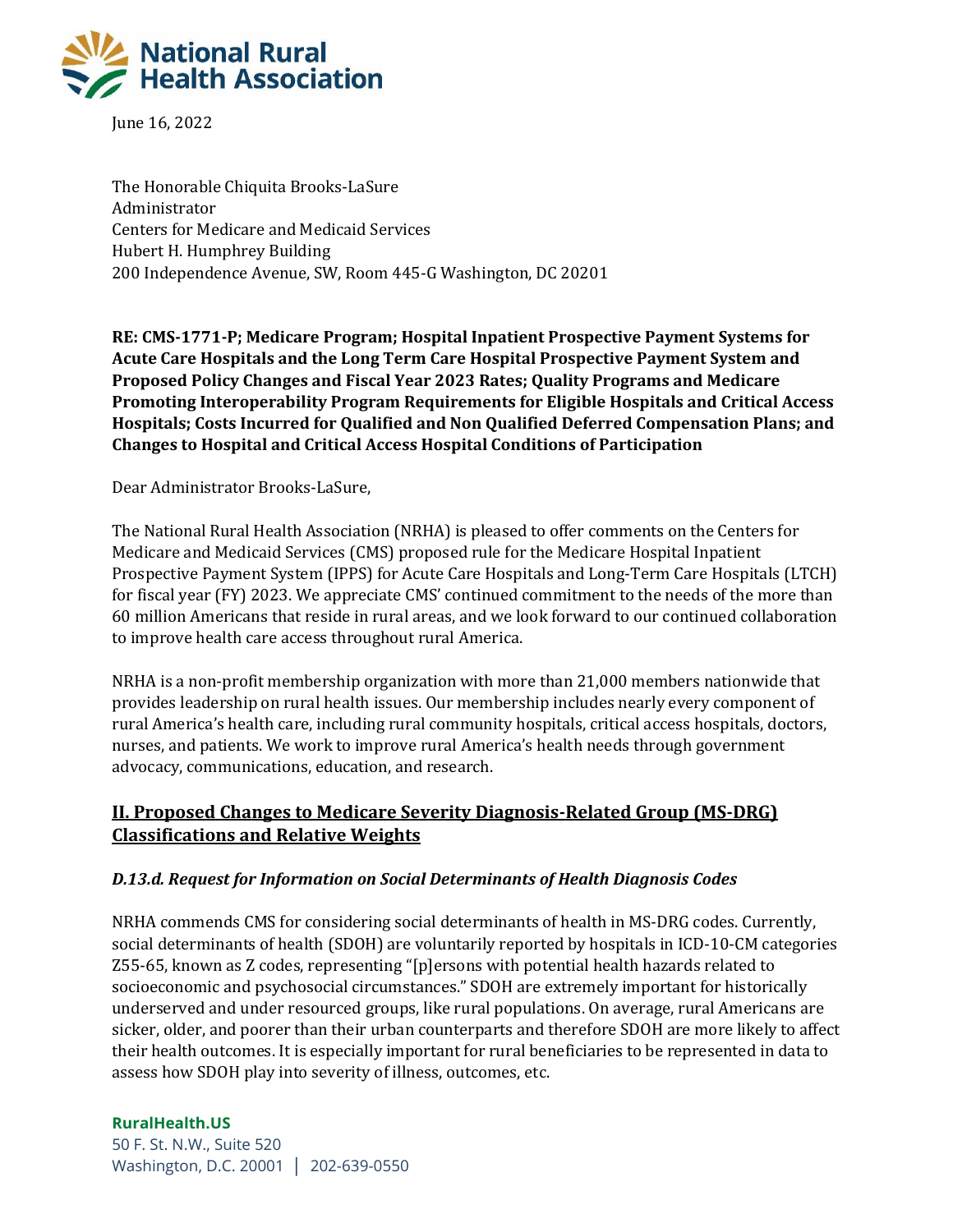

However, NRHA is concerned with the potential hospital resource utilization associated with screening and reporting Z codes. For rural hospitals, bandwidth is already low due to workforce shortages and heavy caseloads for each health care worker. Screening and recognition of some SDOH, on top of existing workloads, may require more than a physician or nurse and instead may require engaging a social worker, care coordinator or other individual with specialized training. Social workers or psychologists may not be standard members of care teams at all rural hospitals. Certain Z codes such as death or disappearance of a family member, relationship problems with spouse or partner, social isolation, and lack of adequate food are not readily apparent when working with a patient and require more time, extensive screening, or patient self-reporting to identify.<sup>1</sup> Our members also note that trust is an issue when screening for Z codes as some are deeply personal matters. Rural patients may be less trusting of physicians or nurses and may be more comfortable talking about these issues to certified nurse aides or other aides who then must know to relay this information to the appropriate professional that can code for it. On top of that, Z codes and SDOH may be information that patients are uncomfortable having in their charts.

There are also infrastructure-related barriers to coding for Z codes that CMS must address before requiring widespread reporting. For example, lack of standardized electronic health record screening tools and lack of knowledge among providers and coders were recognized as barriers by CMS in a study on Z code utilization among Medicare beneficiaries.<sup>2</sup> Consistently, our members have voiced concerns that their technology may not support Z code utilization and may take additional administrative support to transition information between notes, charts, and coding of services.

**For CMS to mandate reporting of certain Z codes, it must provide support and act upon potential barriers to coding.** For example, CMS should provide resources and technical assistance for providers to learn to code Z codes and to integrate Z codes into their existing technology if possible. CMS should also provide educational resources for hospitals to use with nurses and aides on the importance of SDOH in chart review and note taking so that appropriate factors can be coded. Rural hospitals want to be able to use Z codes as they can be critical to the integration of services, like SDOH, but need more support in terms of education and financial resources from CMS in order to do so.

## **III. Proposed Changes to the Hospital Wage Index for Acute Care Hospitals**

#### *N. Proposed Permanent Cap on Wage Index Decreases*

NRHA is pleased to see that the agency has proposed a 5% cap on any decrease to a hospital's wage index. External factors outside of a hospital's control, such as COVID-19, can contribute to significant fluctuations in the wage index, and a cap on any decrease will mitigate those factors

<sup>1</sup> CENTERS FOR MEDICARE AND MEDICAID SERVICES, *Utilization of Z Codes for Social Determinants of Health among Medicare Fee-for-Service Beneficiaries, 2019* (Sept. 2021), Appendix Table 1A [https://www.cms.gov/files/document/z-codes-data-highlight.pdf.](https://www.cms.gov/files/document/z-codes-data-highlight.pdf) 2 *Id.* at 1.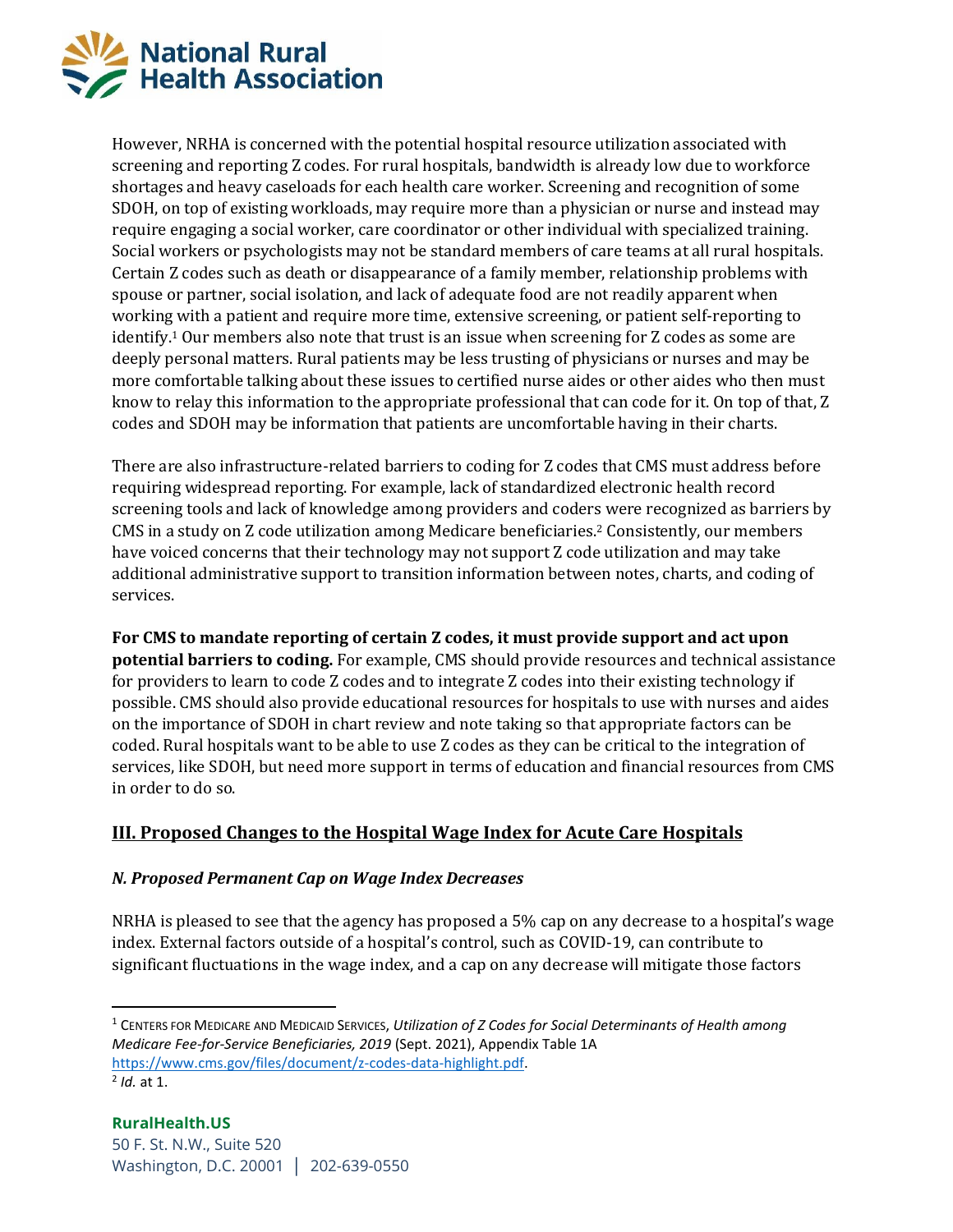

However, NRHA urges that this cap be applied in a non-budget neutral way for rural hospitals. There is substantial variation in the hospital wage index adjustment of rural and urban hospitals,<sup>3</sup> which CMS recognized in its FY 2020 IPPS Final Rule stating "the growing disparities between low and high wage index hospitals, including rural hospitals that may be in financial distress and facing potential closure."<sup>4</sup> Given that all hospitals are affected by the budget neutrality to offset changes in wage index, hospitals receiving a cap will receive a benefit, but non-protected hospitals may receive a detriment if not implemented in an appropriate manner.

# **IV. Proposed Payment Adjustment for Medicare Disproportionate Share Hospitals (DSHs) for FY 2023**

NRHA is concerned about the \$654 million decrease in DSH funding for FY 2023. A number of rural hospitals rely greatly upon DSH payments and cannot sustain another payment decrease, notably in light of the \$4 billion reduction in DSH allotments in FY 2020. The decrease proposed in this rule would be the third consecutive year of payment cuts to DSH hospitals. Rural hospitals that receive DSH payments are likely to feel greater effects from the payment decrease than their counterparts, which compounds the already precarious financial situation they are in due to the COVID-19 pandemic.

Additionally, as part of the calculation of uncompensated care payments for DSH, CMS projects that the uninsured rate will decrease from FY 2022 to FY 2023. However, we are skeptical of this as there are estimates that at least five million people will lose Medicaid coverage when the continuous enrollment requirement ends along with the PHE.<sup>5</sup> When the PHE ends in FY 2023, we will likely see a substantial increase in the number of uninsured people. NRHA is concerned that those numbers will not be reflected or accounted for in the DSH uncompensated care payment calculation.

## **V. Other Decisions and Changes to the IPPS for Operating Costs**

## *A.1. Proposed FY 2023 Inpatient Hospital Update*

**NRHA has significant concerns about the low amount of the payment updates, particularly given the inflationary environment and continued labor and supply cost pressures that** 

<sup>3</sup> G. Mark Holmes, Kristie W. Thompson, and George H. Pink, *A Rural Urban Comparison of the Proposed 2020 Wage Index*, NORTH CAROLINA RURAL HEALTH RESEARCH CENTER, CECIL G. SHEPS CENTER FOR HEALTH SERVICES RESEARCH, UNIVERSITY OF NORTH CAROLINA CHAPEL HILL (June 2019), 9 [https://www.shepscenter.unc.edu//wp](https://www.shepscenter.unc.edu/wp-content/uploads/dlm_uploads/2019/06/Wage-Index-Quartile-Proposal.pdf)[content/uploads/dlm\\_uploads/2019/06/Wage-Index-Quartile-Proposal.pdf.](https://www.shepscenter.unc.edu/wp-content/uploads/dlm_uploads/2019/06/Wage-Index-Quartile-Proposal.pdf)

<sup>4</sup> Medicare Program Hospital Inpatient Prospective Payment Systems for Acute Care Hospitals and the Long Term Care Hospital Prospective Payment System and Policy Changes and Fiscal Year 2020 Rates. 84 Fed. Reg. 42326 (Aug. 16, 2019) (codified at 42 C.F.R. pts. 412, 413, 495).

<sup>5</sup> Elizabeth Williams, Robin Rudowitz, and Bradley Corallo, *Fiscal and Enrollment Implications of Medicaid Continuous Coverage Requirement During and After the PHE Ends*, KAISER FAMILY FOUNDATION (May 10, 2022), [https://www.kff.org/medicaid/issue-brief/fiscal-and-enrollment-implications-of-medicaid-continuous-coverage](https://www.kff.org/medicaid/issue-brief/fiscal-and-enrollment-implications-of-medicaid-continuous-coverage-requirement-during-and-after-the-phe-ends/)[requirement-during-and-after-the-phe-ends/.](https://www.kff.org/medicaid/issue-brief/fiscal-and-enrollment-implications-of-medicaid-continuous-coverage-requirement-during-and-after-the-phe-ends/)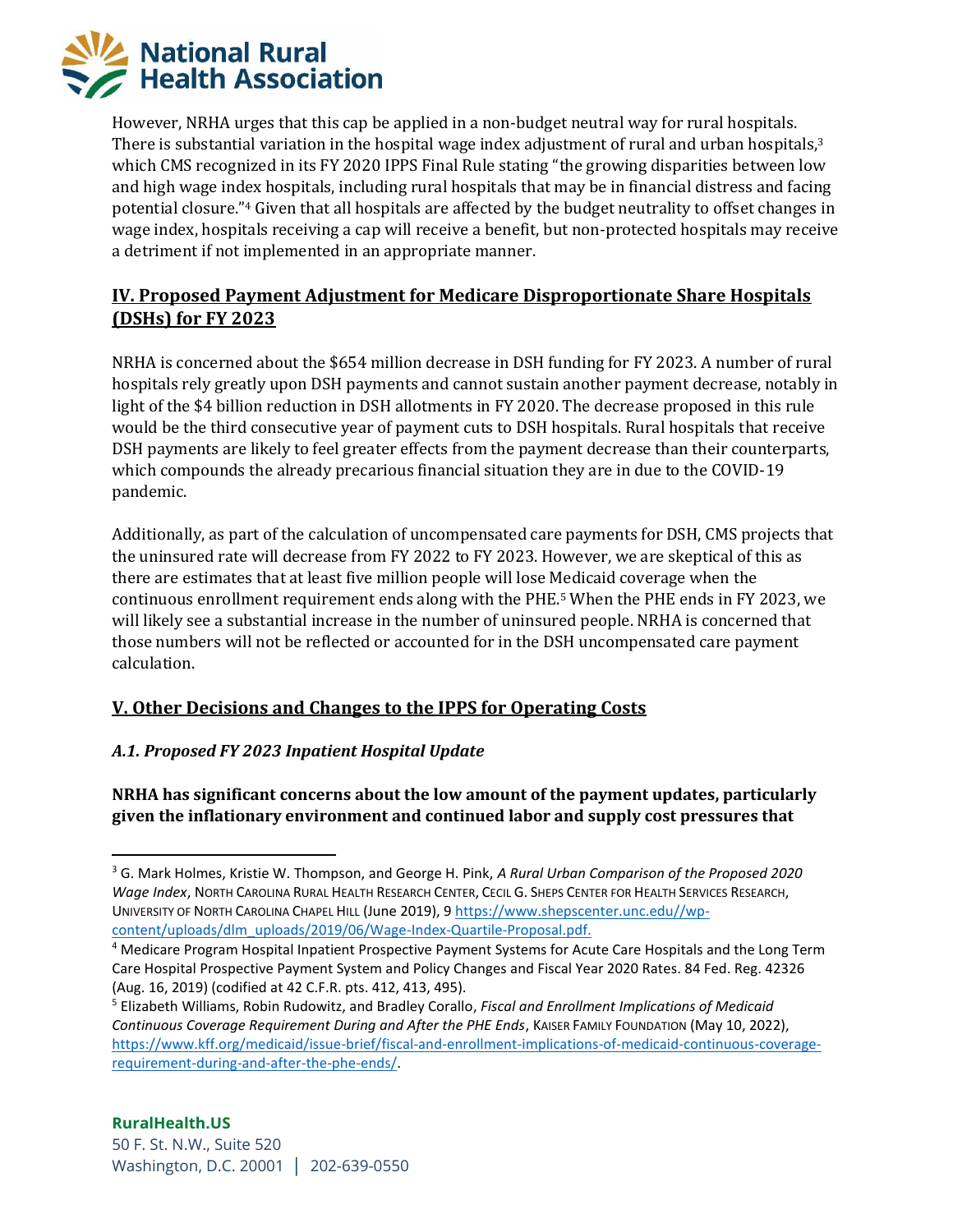

**hospitals and health systems face.** NRHA is troubled by the even lower payment updates rural PPS hospital, specifically, facilities with 0-49 beds and 50-99 beds increases of 2.8% and 2.9% respectively. These updates amount to a net decrease in payments from FY 2022 to 2023 and will have a disproportionate impact on rural hospitals. One analysis estimates that labor costs have gone up 6.5%, meaning that the proposed payment update falls far short of covering rural hospitals' actual costs.<sup>6</sup> CMS must consider how the challenges associated with hospitals' fight against COVID-19, coupled with an overall decrease in IPPS payments, will harm rural hospitals.

Since 2010, 138 rural hospitals have ceased operation, and another 453 are vulnerable to closure.<sup>7</sup> While government intervention in the form of pandemic relief funds temporarily stabilized rural hospitals, the end of those funds coupled with increased labor costs, high inflation rates, and the statutorily required Medicare sequestration and Pay-As-You-Go (PAYGO) policies could be disastrous. To mitigate this, CMS must explore pathways to increase the FY 2023 payment update. A decrease in IPPS payments, coupled with the aforementioned challenges means that many rural hospitals will struggle to stay financially viable and keep their doors open as an access point for rural beneficiaries.

**NRHA asks that CMS implement a retrospective adjustment for FY 2023 to account for the difference between the market basket update implemented in FY 2022 and what the market basket is currently projected to be for FY 2022.** The market basket calculation uses historical data to make future projects, but at this time, historical data is no longer useful for predicting future changes. To illustrate, the FY 2022 market basket is trending toward 4.0%, yet CMS implemented a 2.7% market basket rate in its FY 2022 final rule. This difference must be incorporated into the FY 2023 rate to make the payment more digestible for hospitals.

NRHA also has concerns with the productivity adjustment. This adjustment is meant to align payments with the actual cost of providing care and reflect economy-wide productivity gains. But with high turnover and staffing shortages, increasing labor costs, record-high inflation, and supply chain constraints leading to difficulty acquiring supplies, hospitals are not seeing such productivity gains. **NRHA proposes that CMS eliminate the productivity adjustment for FY 2023.**

### *C. Proposed Payment Adjustment for Low Volume Hospitals; D. Proposed Changes in the Medicare-Dependent, Small Rural Hospital Program*

NRHA acknowledges the position that CMS is in regarding continuing both the low volume hospital (LVH) and Medicare-dependent hospital (MDH) programs. **We are hopeful that Congress will reauthorize the LVH and MDH programs in a potential end of year package. NRHA asks that CMS does its best to quickly extend these designations to the extent it is able if Congress acts.** CMS should prepare to retroactively to address the time period between expiration of LVH and MDH designation programs and their hopeful reauthorization. These designations are critical to

<sup>6</sup> PREMIER INC., *PINC AI™ Data: CMS Data Underestimates Hospital Labor Spending* (Apr. 12, 2022),

[https://premierinc.com/newsroom/blog/pinc-ai-data-cms-data-underestimates-hospital-labor-spending.](https://premierinc.com/newsroom/blog/pinc-ai-data-cms-data-underestimates-hospital-labor-spending)

<sup>7</sup> THE CHARTIS GROUP, *Pandemic Increases Pressure on Rural Hospitals & Communities* (2022), 1

[https://www.chartis.com/sites/default/files/documents/Pandemic%20Increases%20Pressure%20on%20Rural%20](https://www.chartis.com/sites/default/files/documents/Pandemic%20Increases%20Pressure%20on%20Rural%20Hospitals-Chartis.pdf) [Hospitals-Chartis.pdf.](https://www.chartis.com/sites/default/files/documents/Pandemic%20Increases%20Pressure%20on%20Rural%20Hospitals-Chartis.pdf)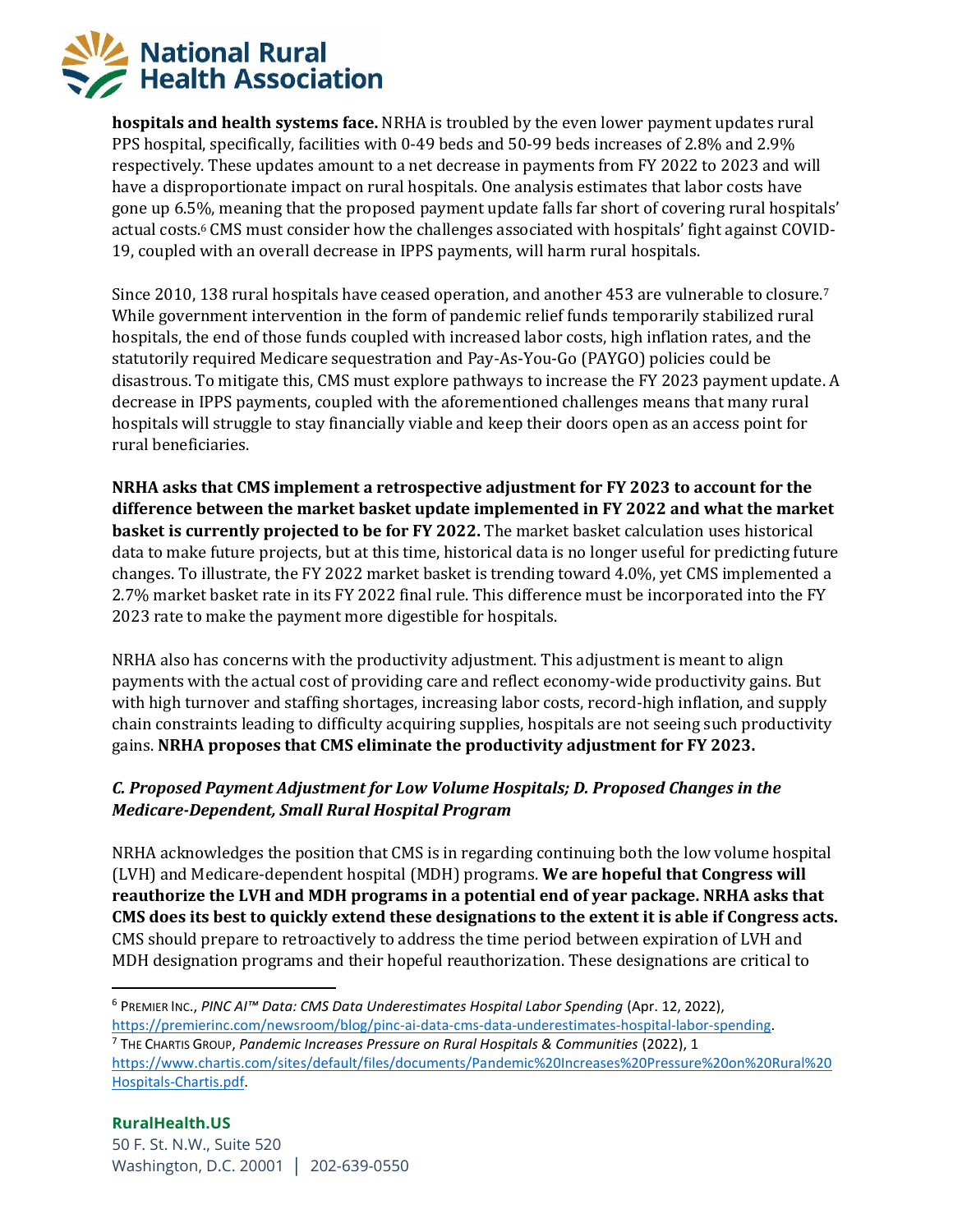

rural hospitals and allow them to receive additional much-needed funding. NRHA also asks CMS, if Congress does not reauthorize the MDH program, to make it widely known that rural hospitals may apply for sole community hospital status by September 1, 2022, as an alternative channel for funding as appropriate.

#### *F. Proposed Payment for Indirect and Direct Graduate Medical Education Costs*

NRHA supports CMS' proposed change to allow rural and urban hospitals to enter into a Rural Training Track Program (RTP) Medicare Graduate Medical Education (GME) affiliation agreement. This change affords important flexibility to teaching hospitals that cross-train students by sharing RTP slots, and in turn further encourages future physicians to practice in rural settings.

### *I. Hospital Value-Based Purchasing (VBP) Program: Proposed Policy Changes; J. Hospital-Acquired Conditions Reduction Program: Proposed Updates and Changes*

NRHA appreciates CMS' proposal not to penalize providers for non-representative performance under the Hospital-Acquired Condition Reduction and Value-Based Purchasing Programs from FY 2023. This suppression measure will provide important relief for rural providers of compliance concerns during a time of unique challenges due to COVID-19.

## **IX. Quality Data Reporting Requirements for Specific Providers and Suppliers**

### *A. Current Assessment of Climate Change Impacts on Outcomes, Care, and Health Equity – Request for Information*

NRHA commends CMS' recognition of climate change as a public health issue. **CMS can support rural health care providers in preparing for climate change by being mindful of the rural experience.** Rural communities are less adaptable to changing circumstances, such as the effects of climate change, because of more limited internet access, resources, infrastructure, political influence, and economic diversity. <sup>8</sup> Yet, rural areas may be more vulnerable to the impacts of climate change. In particular, our members have voiced concerns about the increased frequency of natural disasters posing a threat to their communities and their capacity for disaster preparedness. The rural lens is crucial to developing programs and systems to support health care providers facing the effects of climate change.

### *B. Overarching Principles for Measuring Healthcare Disparities Across CMS Quality Programs – Request for Information*

**NRHA is supportive of measures that assess and analyze disparities between demographics of beneficiaries.** NRHA applauds CMS' proposals to begin collecting data on measures that address access to care and appropriateness of care. These two measures, when evaluated alongside patient outcomes, can create a fuller picture of disparities. These measures are also distinctly

<sup>8</sup> Prasanna Gowda, et al*., Impacts, Risks, and Adaptation in the United States: Fourth National Climate Assessment, Volume II* Chapter 10: Agriculture and Rural Communities (2018), [https://nca2018.globalchange.gov/chapter/10/.](https://nca2018.globalchange.gov/chapter/10/)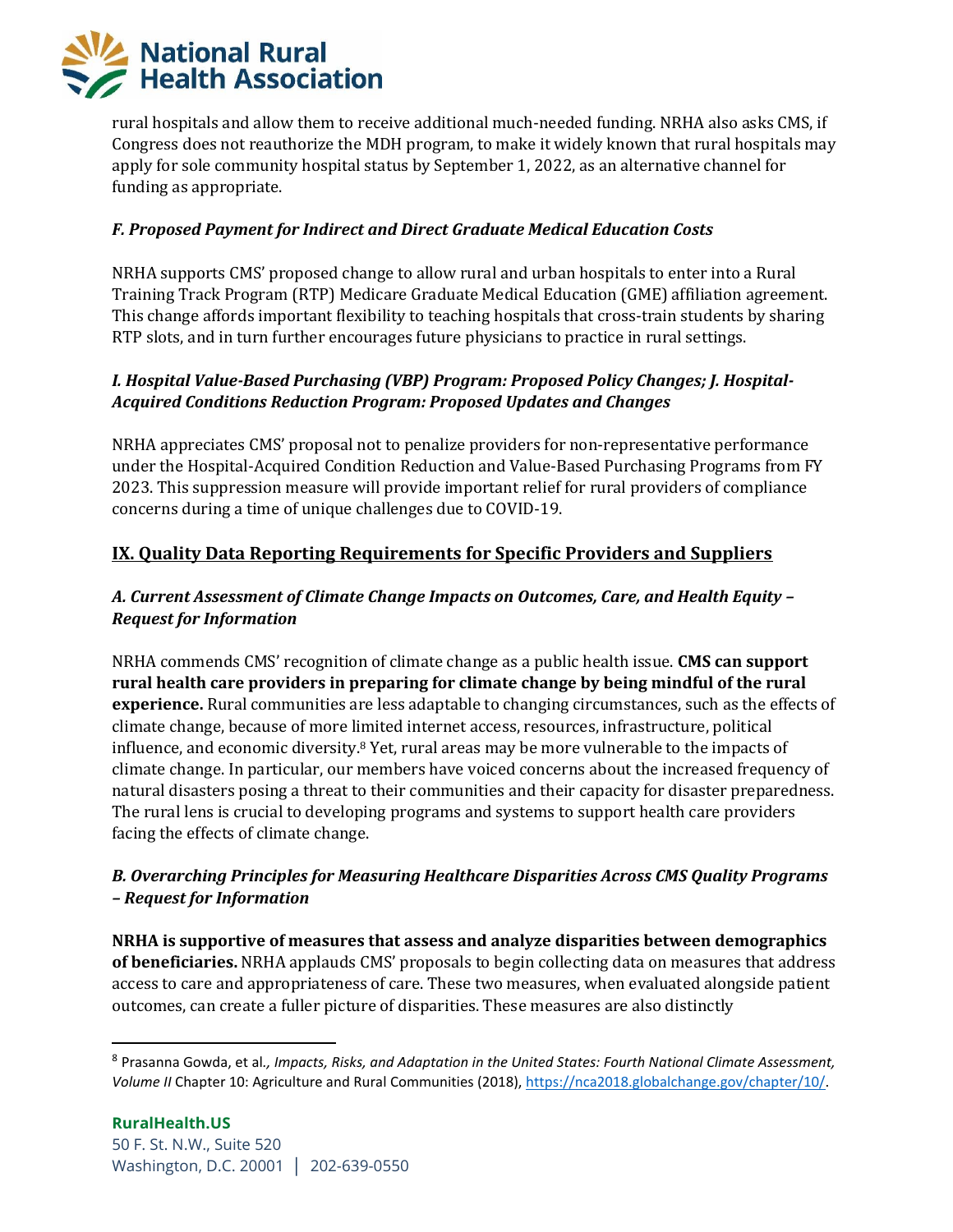

important for rural beneficiaries as access and appropriateness of care are two major issues. Rural populations are not a monolith and vary across the country. Some rural populations are at the intersection of several indicators of health disparities – race and ethnicity, income level, plus geographic location. These populations face compounding issues like poverty, language barriers, lack of educational attainment, and low health literacy, all of which add up to poorer health outcomes.<sup>9</sup> Beginning to track health disparities is an important step towards reaching health equity.

NRHA also encourages CMS to adopt area-based information for indicators of social risk factors for stratification when patient-reported information is not available. Area-based data could generate useful information about typical social risk factors that are present if a patient lives in a particular area. This is very relevant for rural beneficiaries and will help stakeholders understand what social risks are most prevalent in rural areas.

### *E.5. Hospital Inpatient Quality Reporting Program: New Measures Being Proposed for the Hospital IQR Program Measure Set*

**NRHA applauds CMS' proposed efforts on new quality reporting measures.** Health equity and social drivers of health are pressing issues facing rural communities and NRHA gives thanks to CMS for bringing attention and transparency to these areas. While we echo some of our concerns above (II. D.13.d.) on the potential burden of screening for social drivers of health, we are less troubled as there are a limited set of factors for screening. Maternal health and outcomes, opioid use, and malnutrition are other serious concerns in rural health and NRHA supports CMS bringing them to light through QRP measures.

# *E.8. Proposed Establishment of a Publicly Reported Hospital Designation To Capture the Quality and Safety of Maternity Care*

NRHA is pleased to offer comments on the proposed maternal care and safety designation for hospitals. **NRHA supports HHS and CMS' focus on improving maternal health outcomes and reducing disparities**. We acknowledge the importance of improving quality because, as CMS rightly notes, rural pregnant people are at higher risk for severe maternal morbidity and are more likely to die before, during, or after birth compared to urban pregnant people. Increasing quality is key to changing these statistics for rural individuals.

Unfortunately, rural communities face many barriers to improving maternal health care.<sup>10</sup> Obstetric (OB) units in rural hospitals struggle to stay viable and have been increasingly closing. As of 2018, only 40% of rural counties had a hospital that provided inpatient OB care.<sup>11</sup> The most rural counties

- <sup>9</sup> RURAL HEALTH INFORMATION HUB, *Rural Health Disparities* (Apr. 4, 2019), [https://www.ruralhealthinfo.org/topics/rural-health-disparities.](https://www.ruralhealthinfo.org/topics/rural-health-disparities)
- <sup>10</sup> RURAL HEALTH INFORMATION HUB, *Barriers to Improving Maternal Health* (May 17, 2021), [https://www.ruralhealthinfo.org/toolkits/maternal-health/1/barriers.](https://www.ruralhealthinfo.org/toolkits/maternal-health/1/barriers)

<sup>11</sup> Katy B. Kozhimannil, et al., *Rural Hospital Administrators' Beliefs About Safety, Financial Viability, and Community Need for Offering Obstetric Care*, 3 JAMA HEALTH FORUM 2 (2022), [https://jamanetwork.com/journals/jama-health-forum/fullarticle/2790544.](https://jamanetwork.com/journals/jama-health-forum/fullarticle/2790544)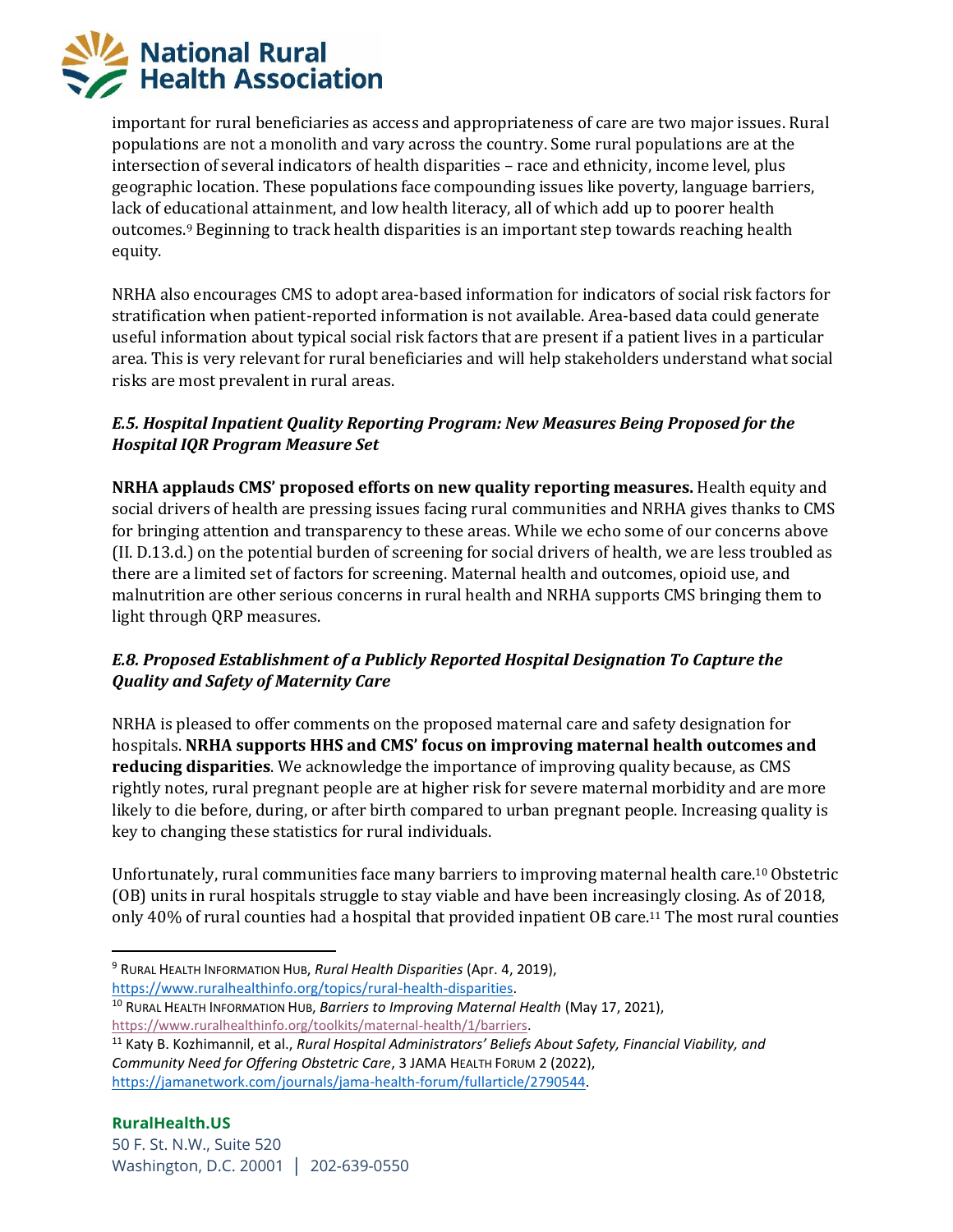

had the fewest number of hospitals offering OB services and on top of that, felt the largest reduction in OB services.<sup>12</sup> The consequences of losing these services in more remote rural counties included reductions in prenatal care and increases in preterm birth, births in emergency departments, outof-hospital birth, and cesarean births.<sup>13</sup> Another barrier to improving maternal health care is the fixed costs associated with staff readiness and training. Fixed costs associated with workforce, coupled with the majority of deliveries being paid by Medicaid, means that most rural hospitals provide these services at a loss.

Conceptually, a new quality designation would improve OB services for pregnant people at hospitals. But NRHA is worried that this designation could create two potential problems for some rural hospitals. First, diversion of resources to implement a Perinatal Quality Collaborative initiative (PQCI), and thus earn the designation may be financially unfeasible for a number of rural hospitals facing OB unit closure. Second, rural hospitals that may not be able to participate in PQCIs, and therefore do not earn the designation, will lose patients to other hospitals that do have the designation, furthering bypass of services by rural pregnant people with means to do so.

In theory a maternal care designation could help to keep births in local, rural hospitals and minimize bypass. However, NRHA is concerned about the subset of small rural hospitals that do not have the resources to put into OB units. Consequently, these rural hospitals may not be able to earn the designation. Therefore, a maternal safety designation may have unintended consequences for some rural hospitals. Bypass is an issue for rural hospitals in which rural residents do not seek care at their closest hospital and choose to travel farther for care. Hospitals are more likely to experience bypass if they are a Critical Access Hospital, smaller, less profitable, and do not provide OB services.<sup>14</sup> If rural hospitals do not earn the designation through participating in PQCIs, pregnant people with the means to travel to a further hospital with a designation, whether rural or urban, will do so. This would inadvertently create bypass, further threatening the viability of OB services in rural areas. This unintended consequence may lead to rural hospitals being discouraged from providing OB services because they cannot afford to compete with other hospitals by achieving the designation.

Such factors may create environments where some rural pregnant people are not receiving necessary access to care. Quality of care must be carefully balanced with access, and when the scale tips in favor of quality at the expense of access, it is our most marginalized populations that suffer. For rural hospitals, the designation could jeopardize access by closing OB units, entire hospitals, or making hospitals uncompetitive compared to surrounding hospitals with the designation. Lowering

[content/uploads/dlm\\_uploads/2020/04/Patterns-of-Hospital-Bypass-and-Inpatient-Care-Seeking-by-Rural-](https://www.shepscenter.unc.edu/wp-content/uploads/dlm_uploads/2020/04/Patterns-of-Hospital-Bypass-and-Inpatient-Care-Seeking-by-Rural-Residents.pdf)[Residents.pdf.](https://www.shepscenter.unc.edu/wp-content/uploads/dlm_uploads/2020/04/Patterns-of-Hospital-Bypass-and-Inpatient-Care-Seeking-by-Rural-Residents.pdf)

<sup>12</sup> Peiyin Hung, et al. *Closure of Hospital Obstetric Services Disproportionately Affects Less-Populated Rural Counties*, UNIVERSITY OF MINNESOTA RURAL HEALTH RESEARCH CENTER (Apr. 2017), 2 [https://rhrc.umn.edu/wp](https://rhrc.umn.edu/wp-content/files_mf/1491501904UMRHRCOBclosuresPolicyBrief.pdf)[content/files\\_mf/1491501904UMRHRCOBclosuresPolicyBrief.pdf.](https://rhrc.umn.edu/wp-content/files_mf/1491501904UMRHRCOBclosuresPolicyBrief.pdf)

<sup>13</sup> Kozhimannil, *supra* note 11.

<sup>14</sup> Mark Holmes and Tyler Malone, *Patterns of Hospital Bypass and Inpatient Care-Seeking by Rural Residents,*  NORTH CAROLINA RURAL HEALTH RESEARCH PROGRAM, CECIL G. SHEPS CENTER FOR HEALTH SERVICES RESEARCH, UNIVERSITY OF NORTH CAROLINA CHAPEL HILL (Apr. 2020), [1 https://www.shepscenter.unc.edu/wp-](https://www.shepscenter.unc.edu/wp-content/uploads/dlm_uploads/2020/04/Patterns-of-Hospital-Bypass-and-Inpatient-Care-Seeking-by-Rural-Residents.pdf)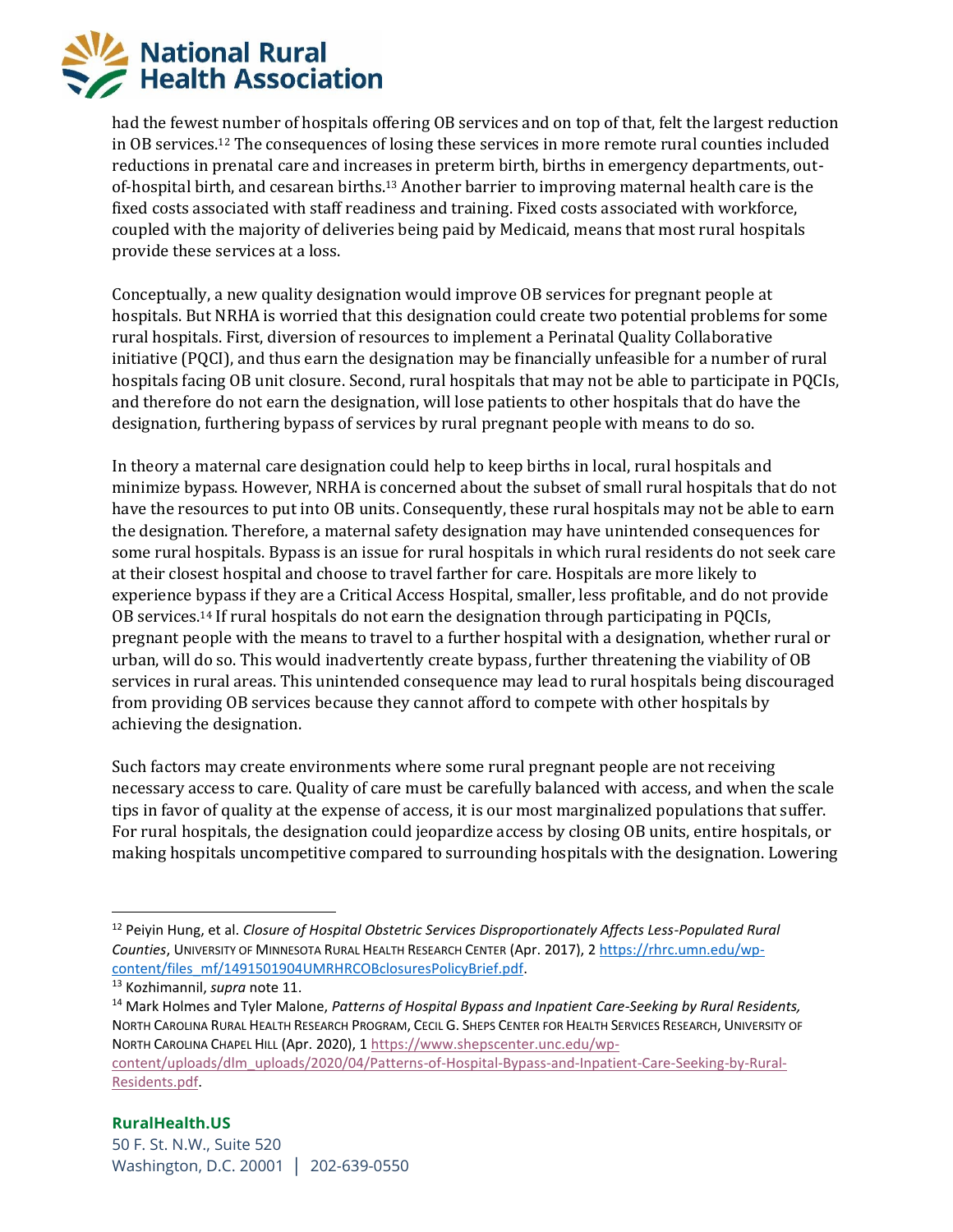

access means that individuals without the means to travel to seek care elsewhere will give birth in communities that are not prepared for them.

**Rural hospitals cannot achieve a maternal health designation without resources and support.** Tacking on a designation program without associated resources does not solve the maternal care problem that exists in rural communities. With proper resources, the designation would be positive for both hospitals and patients by improving access to quality care. Quality of care is extremely important, and NRHA fully supports bettering maternal care for pregnant people. But increasing quality must be done with an eye towards maintaining access for all pregnant people, especially rural people, and a sensitivity to rural hospitals' resource challenges.

**NRHA asks that CMS offer resources so that all rural hospitals have an equitable chance of achieving the maternal safety designation.** Rural hospitals should be on a level playing field with each other, and with urban hospitals, when it comes to achieving the designation. NRHA wants to ensure that rural hospitals do not appear to provide substandard maternal care when the issue is rather that some hospitals lack the resources to participate in PQCIs.

**NRHA suggests that CMS provide incentives for rural hospitals to collaborate with nearby hospitals and share resources, thus allowing such groups of hospitals to become designated collectively.** Resource sharing could include knowledge, equipment, best practices, etc. Rural hospitals should be able to collaborate with any nearby hospital – rural or urban – to achieve collective designation. Incentivizing this resource sharing would mitigate possible bypass because it would increase the number of hospitals with a designation, meaning more pregnant people would seek care at their local hospital.

**NRHA also implores CMS to expand participation beyond PQCIs.** CMS should allow hospitals participating in other statewide maternal health quality activities to be designated. We have heard from members that they are part of other statewide quality activities but may not qualify for the designation because the activities are not PQCI specific. There are also several states with significant rural populations that are still developing PQCIs, including AR, ID, ND, NV, SD, VA, and WY. <sup>15</sup> NRHA believes that it would be inequitable to those states if PQCIs were the only measure applicable to the designation as they would not be able to participate.

**NRHA asks that CMS set aside funding for technical assistance.** Technical assistance would support facilities that alone are unable to participate in PQCIs. Again, NRHA wants to ensure that hospitals do not miss out on the designation due to lack of resources, thus creating the image that they provide inadequate maternal care. Assistance would fill in gaps, like workforce shortages and training, that would otherwise hinder a hospital from implementing PQCIs. Technical assistance could also guide rural hospitals with the means to participate, but without the technical knowledge of PQCIs or other quality activities.

<sup>15</sup> CENTERS FOR DISEASE CONTROL AND PREVENTION, *State Perinatal Quality Collaboratives* (Apr. 13, 2022), <https://www.cdc.gov/reproductivehealth/maternalinfanthealth/pqc-states.html> (The states developing PQCIs are Nevada, Idaho, Wyoming, North Dakota, South Dakota, Arkansas, and Virginia).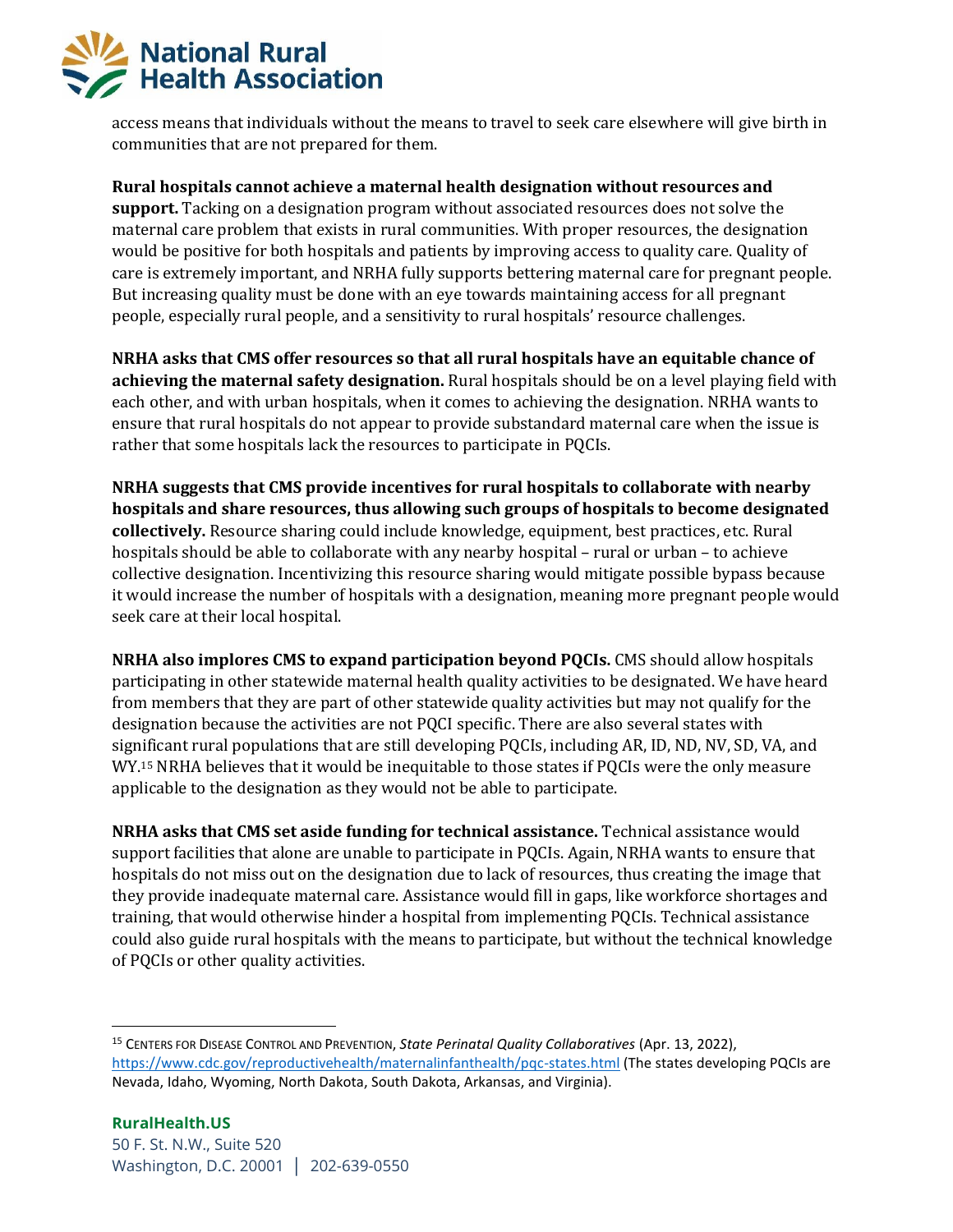

**Last, NRHA stresses the critical role of data. CMS should promulgate a monitoring program to inform stakeholders on the efficacy of the maternal health designation.** Once designations are in place, CMS should monitor the facilities that are earning the designation. This includes monitoring what types of hospitals, geographically, are participating. This information can then inform CMS what additional resources are needed to support facilities that are participating or those that would like to but do not have the capacity. Monitoring should also include which hospitals have not earned the designation, how many OB units have closed, and how access to OB care has changed because of the designation.

#### **X. Changes for Hospitals and Other Providers and Suppliers**

## *B. Condition of Participation (CoP) Requirements for Hospitals and CAHs To Report Data Elements To Address Any Future Pandemics and Epidemics as Determined by the Secretary*

The COVID-19 pandemic has been disastrous for the health care industry and rural communities are no exception. While the beginning of the pandemic saw higher confirmed COVID-19 incidences and deaths in metropolitan areas, rural areas soon caught up in the summer of 2020 and continued to lead in late summer 2021 and again during the winter 2021-2022 surge.<sup>16</sup> With this in mind, NRHA appreciates CMS' effort to establish new reporting requirements for future public health emergencies in order to protect patient safety and swiftly respond to future public health crises.

**However, NRHA is concerned with rural hospitals' ability to report on these data measures given resource scarcity and workforce challenges.** NRHA takes issue with the burdensome reporting requirements – either daily or weekly – depending upon the Secretary's discretion as to the severity of the public health emergency. CMS estimates that daily reporting would require three hours of work by a nurse for a cost of about \$86,505 to each facility. For reporting, this is an exorbitant cost placed upon already financially vulnerable facilities. COVID-19 has revealed that major public health emergencies can wreak havoc on hospitals in many areas, principally in workforce and finances. Potentially requiring onerous daily reporting during a time where staff and money are being stretched farther than usual is not practical.

Rural hospitals in particular need resources to go along with demanding reporting requirements. CMS also estimates that weekly reporting would require one and a half hours of labor and cost facilities each about \$6,162. **NRHA agrees that data during an epidemic or pandemic is essential, especially in hospitals, yet NRHA advises CMS against mandating expensive and time-consuming daily reporting without providing resources.** Implementing weekly reporting would be more feasible for rural hospitals. If daily reporting is adopted, **NRHA requests that resources are available for small and rural hospitals in order to comply. Technical assistance and other resources would ease the burdens on our hospitals.**

<sup>16</sup> Fred Ullrich and Keith Miller, *COVID-19 Cases and Deaths, Metropolitan and Nonmetropolitan Counties Over Time,* RUPRI CENTER FOR RURAL HEALTH POLICY ANALYSIS (May 2022), [1 https://rupri.public](https://rupri.public-health.uiowa.edu/publications/policybriefs/2020/COVID%20Longitudinal%20Data.pdf)[health.uiowa.edu/publications/policybriefs/2020/COVID%20Longitudinal%20Data.pdf.](https://rupri.public-health.uiowa.edu/publications/policybriefs/2020/COVID%20Longitudinal%20Data.pdf)